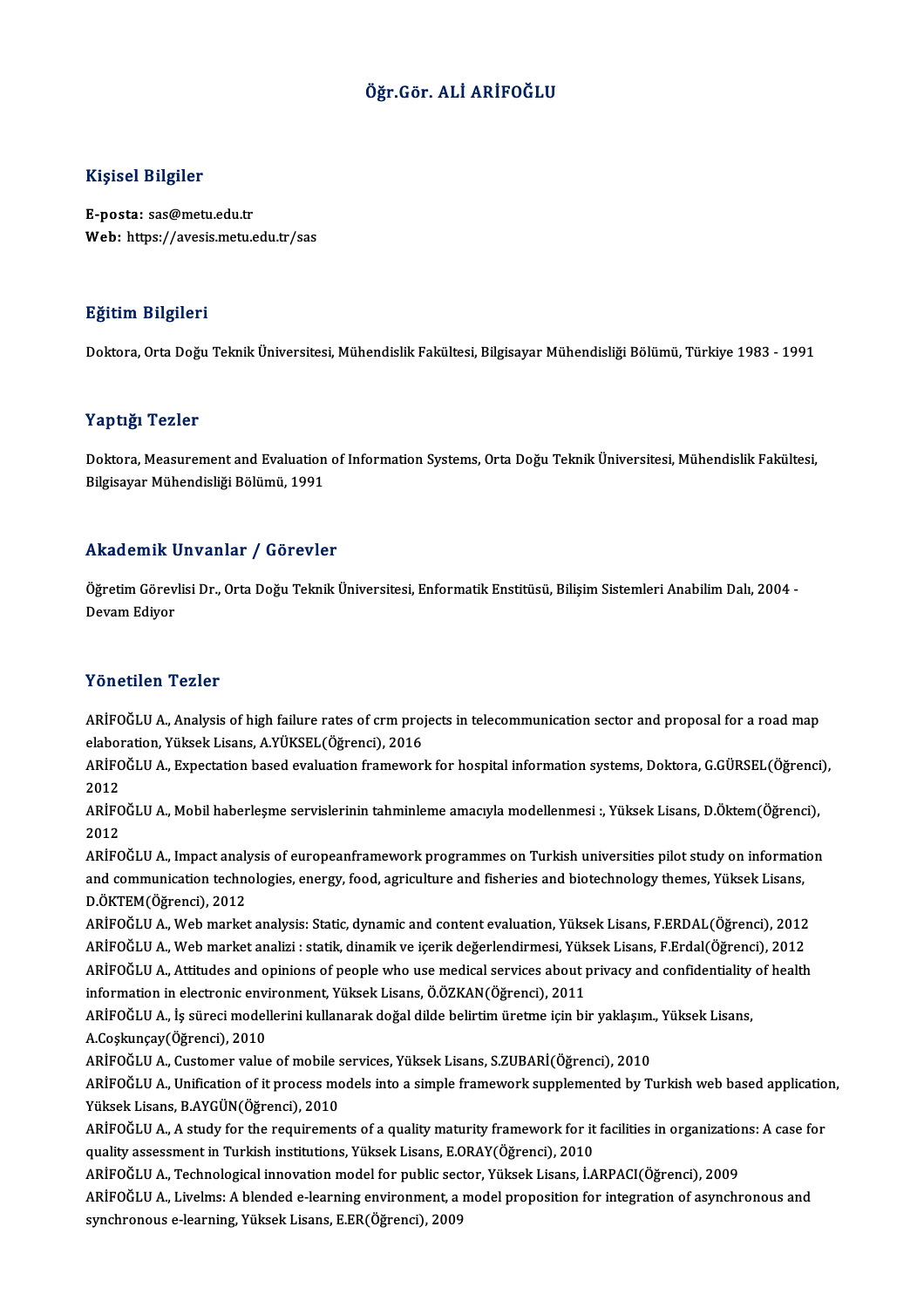ARİFOĞLU A., E-performance of Turkey and a new e-transformation metric system, Yüksek Lisans, G.AFACAN(Öğrenci),<br>2009 ARİFC<br>2009<br>ARİEC ARİFOĞLU A., E-performance of Turkey and a new e-transformation metric system, Yüksek Lisans, G.AFACAN(Öğrer<br>2009<br>ARİFOĞLU A., ÖZGİT A., A framework based on continuous security monitoring, Yüksek Lisans, V.ERTÜRK(Öğrenci)

2009<br>ARİFOĞLU A., ÖZGİT A., A framework based on continuous security monitoring, Yüksek Lisans, V.ERTÜRK(Öğrenci),<br>2008 ARİFOĞLU A., ÖZGİT A., A framework based on continuous security monitoring, Yüksek Lisans, V.ERTÜRK(Öğrenci)<br>2008<br>ARİFOĞLU A., Mobile government in Turkey: Investigating the critical success factors, drivers and barriers,

2008<br>ARİFOĞLU A., Mobile governmen<br>Lisans, A.ÜSTÜN(Öğrenci), 2007<br>ARİFOĞLU A., Türkiye'de mebil d ARİFOĞLU A., Mobile government in Turkey: Investigating the critical success factors, drivers and barriers, Yüksek<br>Lisans, A.ÜSTÜN(Öğrenci), 2007<br>ARİFOĞLU A., Türkiye'de mobil devlet kritik başarı faktörleri, yönlendiricil

Lisans, A.ÜSTÜN(Öğrenc<br>ARİFOĞLU A., Türkiye'de<br>A.Üstün(Öğrenci), 2007<br>ARİFOĞLU A. Moasuring ARİFOĞLU A., Türkiye'de mobil devlet kritik başarı faktörleri, yönlendiriciler ve engellerin araştırılması, Yüksek Lis<br>A.Üstün(Öğrenci), 2007<br>ARİFOĞLU A., Measuring maturity level of e-transforming organizations, Yüksek Li

A.Üstün(Öğrenci), 2007<br>ARİFOĞLU A., Measuring maturity level of e-transforming organizations, Yüksek Lisans, M.HANDE(Öğrenci), 2006<br>ARİFOĞLU A., WEB site evaluation, Yüksek Lisans, A.ŞAKİR(Öğrenci), 2006 ARİFOĞLU A., Measuring maturity level of e-transforming organizations, Yüksek Lisans, M.HANDE(Öğrenci), 2006<br>ARİFOĞLU A., WEB site evaluation, Yüksek Lisans, A.ŞAKİR(Öğrenci), 2006<br>ARİFOĞLU A., An automated tool for inform

ARİFOĞLU A., WEB site evaluation, Yüksek Lisans, A.ŞAKİR(Öğrenci), 2006<br>ARİFOĞLU A., An automated tool for information security management system, Yüksek Lisans, A.ERKAN(Öğre<br>ARİFOĞLU A., Object oriented in formation syste ARİFOĞLU A., An automated t<br>ARİFOĞLU A., Object oriented<br>H.AYYILMAZ(Öğrenci), 1996<br>ARİFOĞLU A., Softurana sastin ARİFOĞLU A., Object oriented in formation system development and a sample EİS application, Yüksek Lisans,<br>H.AYYILMAZ(Öğrenci), 1996<br>ARİFOĞLU A., Software costing and an automated tool for estimating and managing software d

H.AYYILMAZ(Öğrenci), 1996<br>ARİFOĞLU A., Software costing a:<br>Lisans, Y.FİLDİŞ(Öğrenci), 1995<br>ARİFOĞLU A., Softyare sosting a: ARİFOĞLU A., Software costing and an automated tool for estimating and managing software development, Yüksek<br>Lisans, Y.FİLDİŞ(Öğrenci), 1995<br>ARİFOĞLU A., Software costing and an automated tool for estimating and managing s

Lisans, Y.FİLDİŞ(Öğrenci), 1995<br>ARİFOĞLU A., Software costing and an automated tool for estimating and managing software development<br>Lisans, Y.Fildiş(Öğrenci), 1995<br>ARİFOĞLU A., Quality test for the logical design phase of ARİFOĞLU A., Software costing and an automated tool for estimating and managing software development costs, Yüksek<br>Lisans, Y.Fildiş(Öğrenci), 1995<br>ARİFOĞLU A., Quality test for the logical design phase of information syste Lisans, Y Fildiş(Öğrenci), 1995

ARİFOĞLU A., Quality test for the logical design phase of information systems by simulation, Yüksek Lisans,<br>A.Bülent(Öğrenci), 1994<br>ARİFOĞLU A., Jackson system development and jackson structured programming and an applicat

A.Bülent(Öğrenci), 1994<br>ARİFOĞLU A., Jackson sys<br>M.FETHİ(Öğrenci), 1992

# M.FETHI(Ogrenci), 1992<br>SCI, SSCI ve AHCI İndekslerine Giren Dergilerde Yayınlanan Makaleler

- CI, SSCI ve AHCI İndekslerine Giren Dergile<br>I. Adoption of e-government services in Turkey<br>Kurfali M. ARİEQĞLUA, TOKREMİR G. Besin V I. Adoption of e-government services in Turkey<br>Kurfali M., ARİFOĞLU A., TOKDEMİR G., Pacin Y. COMPUTERS INHUMANBEHAVIOR, cilt.66, ss.168-178,2017 (SSCI İndekslerineGirenDergi)
- II. A new approach in the evaluation of hospital information systems GurselG.,ZAYİMN.,GÜLKESENK.H. ,ARİFOĞLUA.,SakaO. A new approach in the evaluation of hospital information systems<br>Gursel G., ZAYİM N., GÜLKESEN K. H. , ARİFOĞLU A., Saka O.<br>TURKISH JOURNAL OF ELECTRICAL ENGINEERING AND COMPUTER SCIENCES, cilt.22, sa.1, ss.214-222, 2014 ( Gursel G., ZAYİM N., GÜLK<br>TURKISH JOURNAL OF ELI<br>İndekslerine Giren Dergi)<br>Cuidelines far Sussessa TURKISH JOURNAL OF ELECTRICAL ENGINEERING AND COMPUTER SCIENCES, cilt.22, sa.1,<br>Indekslerine Giren Dergi)<br>III. Guidelines for Successful Public Internet Access Points (PIAPs) Implementation<br>APIEOČUJA Afesan G ER E
- Indekslerine Giren Dergi)<br>III. Guidelines for Successful Public Internet Access Points (PIAPs) Implementation<br>ARİFOĞLU A.. Afacan G.. ER E. Guidelines for Successful Public Internet Access Points (PIAPs) Implementation<br>ARİFOĞLU A., Afacan G., ER E.<br>DIGITAL LITERACY: CONCEPTS, METHODOLOGIES, TOOLS, AND APPLICATIONS, VOL I, ss.502-521, 2013 (SSCI<br>İndekalarine Ci ARİFOĞLU A., Afacan G., El<br>DIGITAL LITERACY: CONC<br>İndekslerine Giren Dergi)<br>Publis Internat assess DIGITAL LITERACY: CONCEPTS, METHODOLOGIES, TOOLS, AND APPLICATIONS, VOL I, ss.502-521, 2<br>Indekslerine Giren Dergi)<br>IV. Public Internet access points (PIAPs) and their social impact: a case study from Turkey
- İndekslerine Giren Dergi)<br>IV. Public Internet access points (PIAPs) and their social impact: a case study from Turkey<br>AFACAN G., Er E., ARİFOĞLU A. BEHAVIOUR & INFORMATION TECHNOLOGY, cilt.32, sa.1, ss.14-23, 2013 (SCI İndekslerine Giren Dergi)

# BEHAVIOOK & INFORMATION TECHNOLOGY, CILSZ, SA.1, SS.14-23, 2013 (SCI INGERS<br>Hakemli Kongre / Sempozyum Bildiri Kitaplarında Yer Alan Yayınlar

- akemli Kongre / Sempozyum Bildiri Kitaplarında Yer Alan Ya<br>I. Proposing a Federated Approach to Global Software Development<br>Tufoksi O. Cetin S. ARİFOČLUA I. Proposing a Federated Approach to Global Software Development<br>Tufekci O., Cetin S., ARİFOĞLU A. Proposing a Federated Approach to Global Software Development<br>Tufekci O., Cetin S., ARİFOĞLU A.<br>4th International Conference on the Digital-Society, St Maarten, Hollanda, 10 - 16 Şubat 2010, ss.150-157<br>An evnerimental stud
- II. An experimental study for simulation based assessment of information system design performance<br>Ayyildiz B., Akman I., ARİFOĞLU A. 4th International Conference on th<br>An experimental study for sim<br>Ayyildiz B., Akman I., ARİFOĞLU A.<br>Werld Congress en Engineering 24

World Congress on Engineering 2007, London, Kanada, 2 - 04 Temmuz 2007, ss.517-518